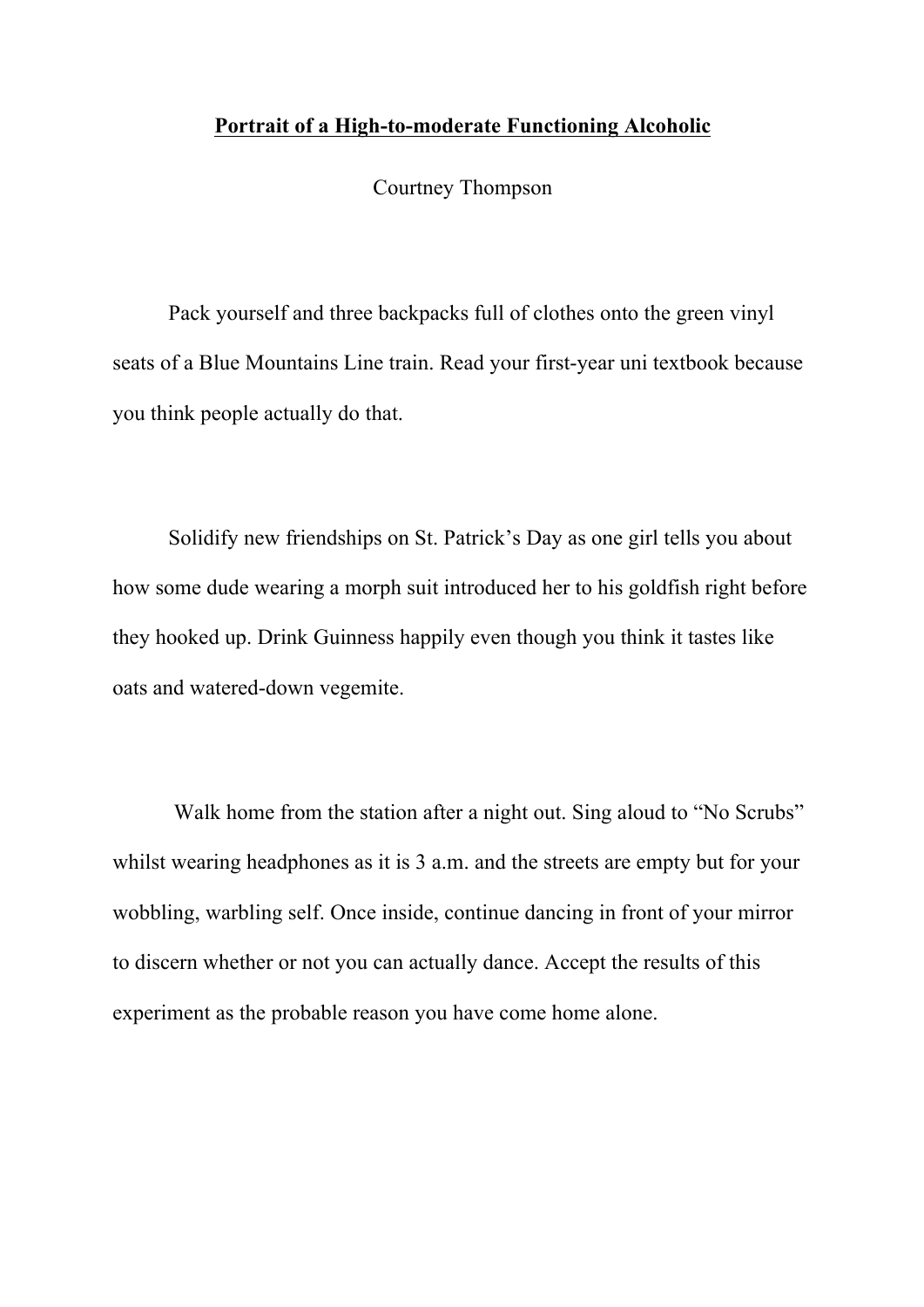Receive a phone call from your mother cancelling your weekend plans for the third time in a row. Consider the fact that you honestly can't remember the last time you saw her. Mix yourself a G & T to toast a feeling that could either be relief or disappointment.

Buy one of those wheelie shopping carts that old ladies have to help you haul your groceries home. Hear the crunch of its brittle plastic wheel as you pull it off the bus. Drag it the four blocks to your door and cry over spilt milk.

Get invited to a gig your ex-boyfriend's band is playing at. Take a swig straight from the bottle when you see that the girl you are 98.2% sure he's fucking has also clicked "attending".

Consider masturbating but remove your hands from your pyjama shorts because you simply can't be bothered.

Plan to go dog watching in Sydney Park with a friend. Drink wine from opaque coffee cups and talk in grotesque detail about love interests who will most definitely not matter in three months' time.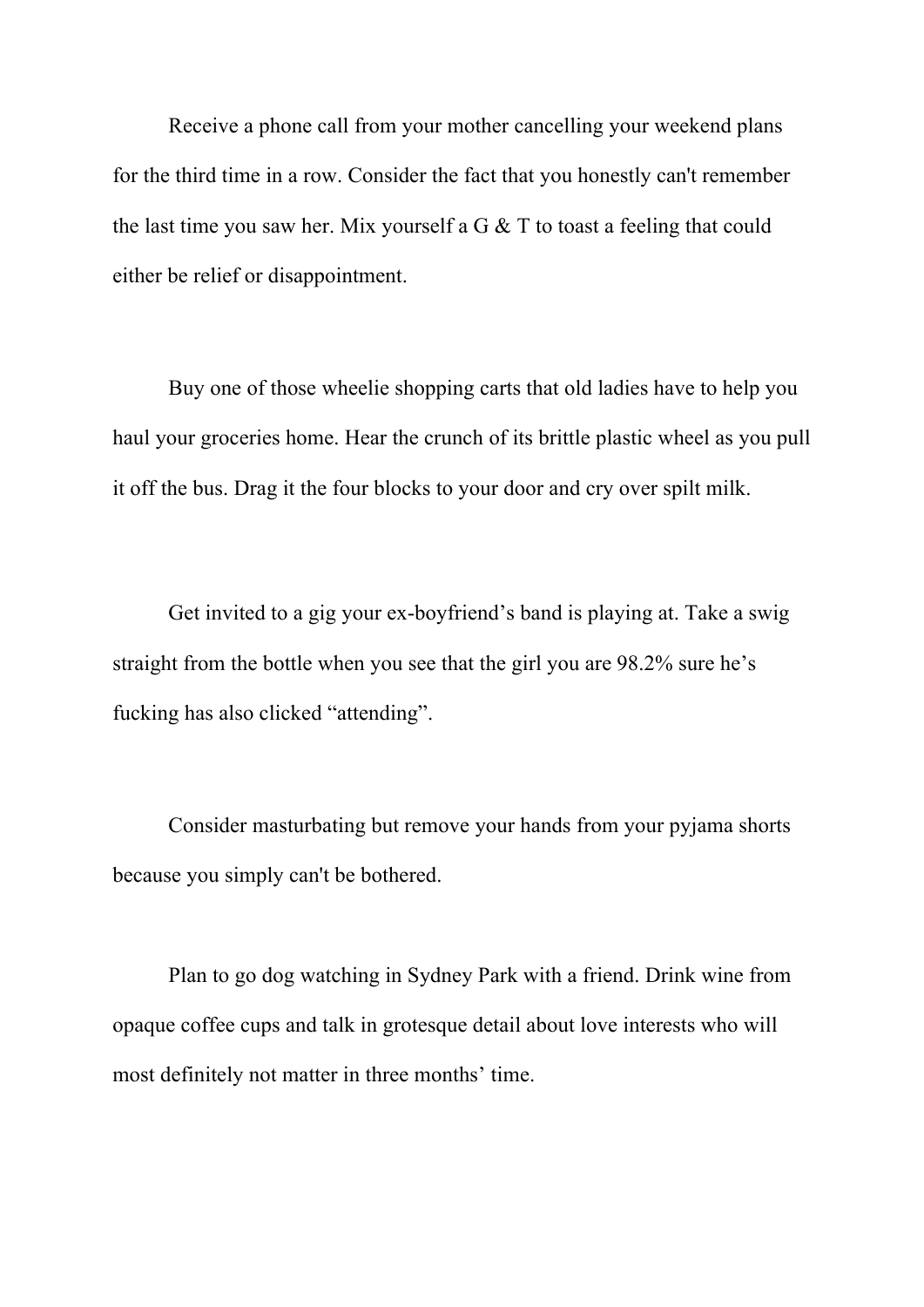Visit a friend in Melbourne. Go out for drinks with her and her workmates and meet a woman desperate for your group's attention. Stare blankly at her as she assures you, and only you, that she's not a homophobethough you have done no more than introduce yourself. Scull your beer in a toilet cubicle while waiting for her to leave.

Throw back a glass of red to help you read *The Twyborn Affair* in the hope it will help you figure out what the fuck is going on. Close the book and finish the bottle.

Switch from coffee to green tea because its healthier. Meet up with friends and chain smoke in the Courthouse beer garden.

Write a bad four chord song on the cheap, bright red ukulele your friends got you for your 20th birthday. Regret selling your guitar to pay for the service on your '92 model Mazda that the scrap yard only paid you 50 dollars for six months later. Write a draft ad on Gumtree for other "Sydney-based musicians" seeking to start a band. Never publish it.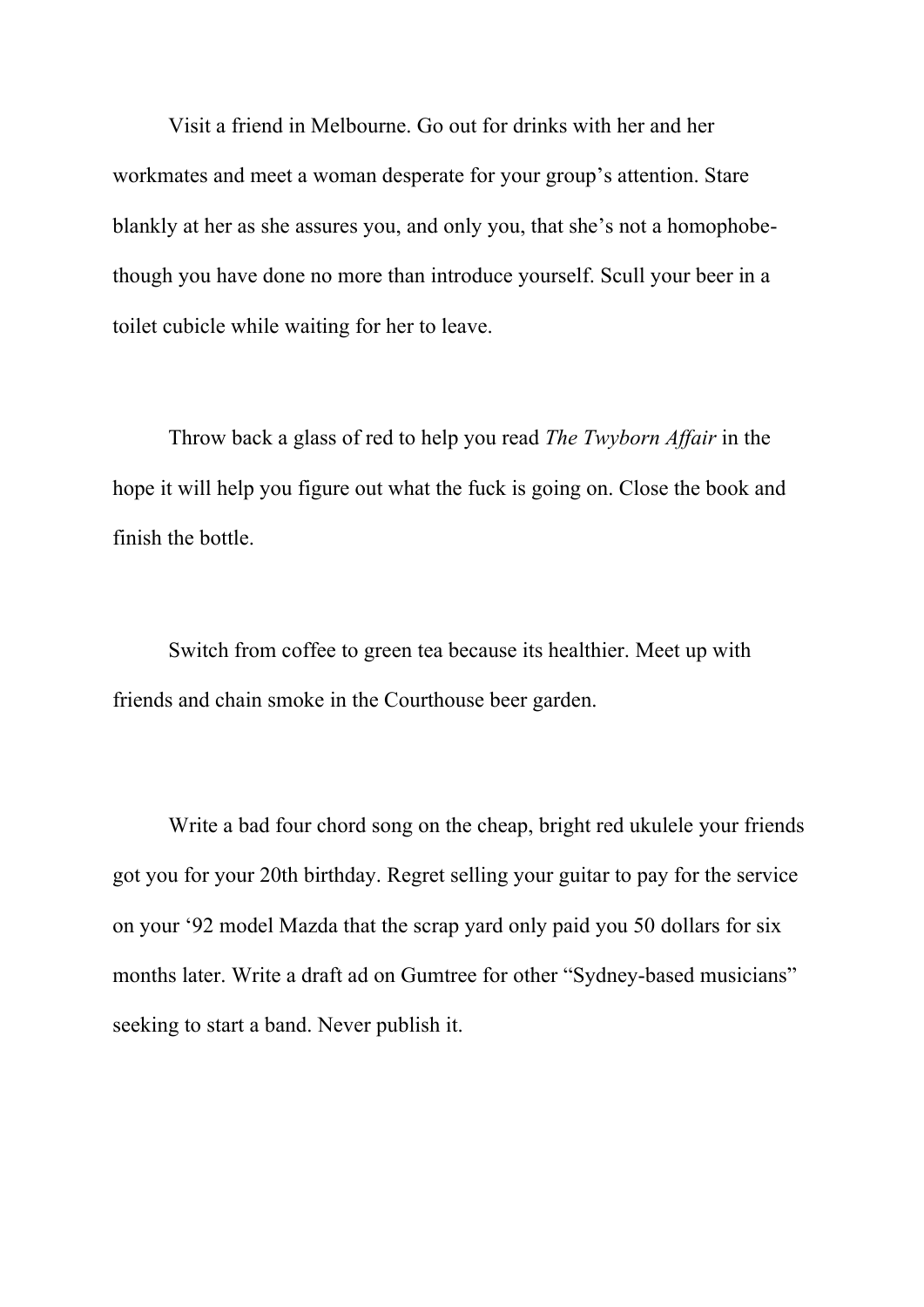Down a six-pack naked alone in your room and wonder if the neighbours can hear you trying to harmonise with the bangers on your "get fit, bitch" playlist.

Invite your ex and his mate over for dinner. Elicit praise from your housemates and guests for the enchilada sauce you have made from scratch despite your culinary skills usually being of the chuck-a-jar-of-sauce-oversome-carbs variety. Sip your wine in silence as you watch everyone getting along, and feel. Feel your heart buzz in your chest like bees in warm honey.

Have pesto pasta two nights in a row because you don't have the energy to cook anything of nutritional value. Cringe as you remember the whisky sour and pesto pasta soup you left in your mate's kitchen sink on Mardi Gras weekend.

Try on the linen dress you bought in Poland for 378 zloty. Scoff with amusement at the fat peasant staring at you from the ill-assembled, strategicallyplaced Ikea mirror that sits in the corner of your overpriced matchbox bedroom in an attempt to make it look bigger. Laugh when you remember that you bought the dress specifically to impress the girl you fancy, the actress, who you once saw wear a shapeless dress. Think about the way that while the garment itself resembled a pillowcase, when she wore it she looked more like the type of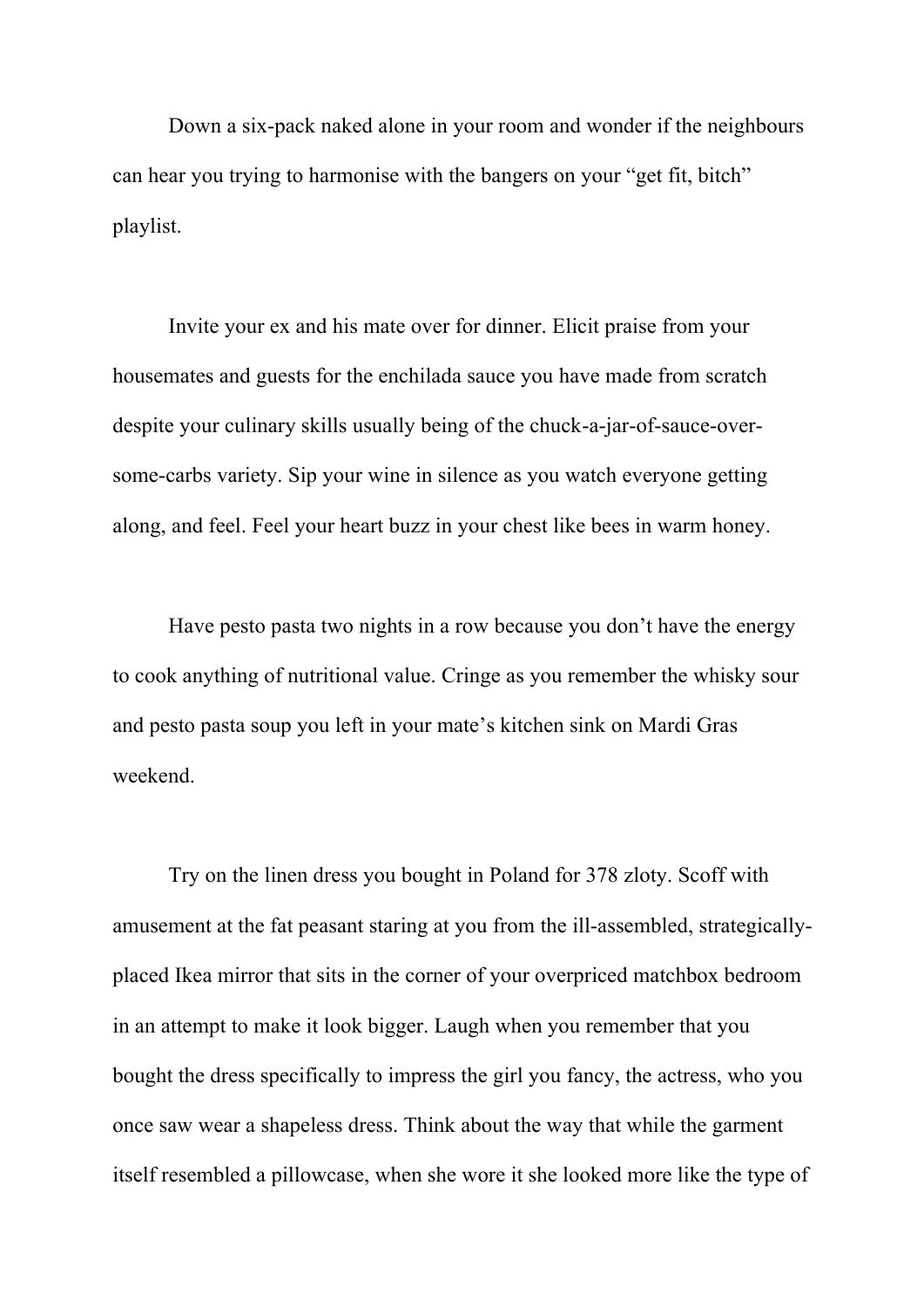girl you'd love to drink cider with in the Botanic Gardens than one you'd just let decorate your bed. Accept the fact that the Poland Dress doesn't even pass as hipster enough to wear out in Newtown. Remember that you are \$5000 in debt.

Sit down to write a poem that's been swirling around in your head like shit in a flushing toilet. Scribble the title "Ode to those I've Loved, Fucked and Sworn I'd Never Text Again". Put your pen down to pour yourself a glass of the tawny port your housemate has left, opened, on the kitchen windowsill for an undisclosed period of time. Give up on the poem and message a girl on tinder.

Google "how to cut down on drinking" on your iPad at 1:34 a.m.

Resolve to have a sober night. Invite the friend you've slept with a few times over for dinner (the one *she* never liked). Tell him he can crash if he wants but decline his offer to pick up a bottle of wine from the bottle-o by the station. When he arrives empty-handed immediately decide you want to be drunk and alone. Hold your breath when he kisses you in an attempt to push past the fact he really, truly smells like plasticine. Eat in chewable silence and ask him to leave shortly after. Do tequila shots with your housemates in the kitchen when he finally does.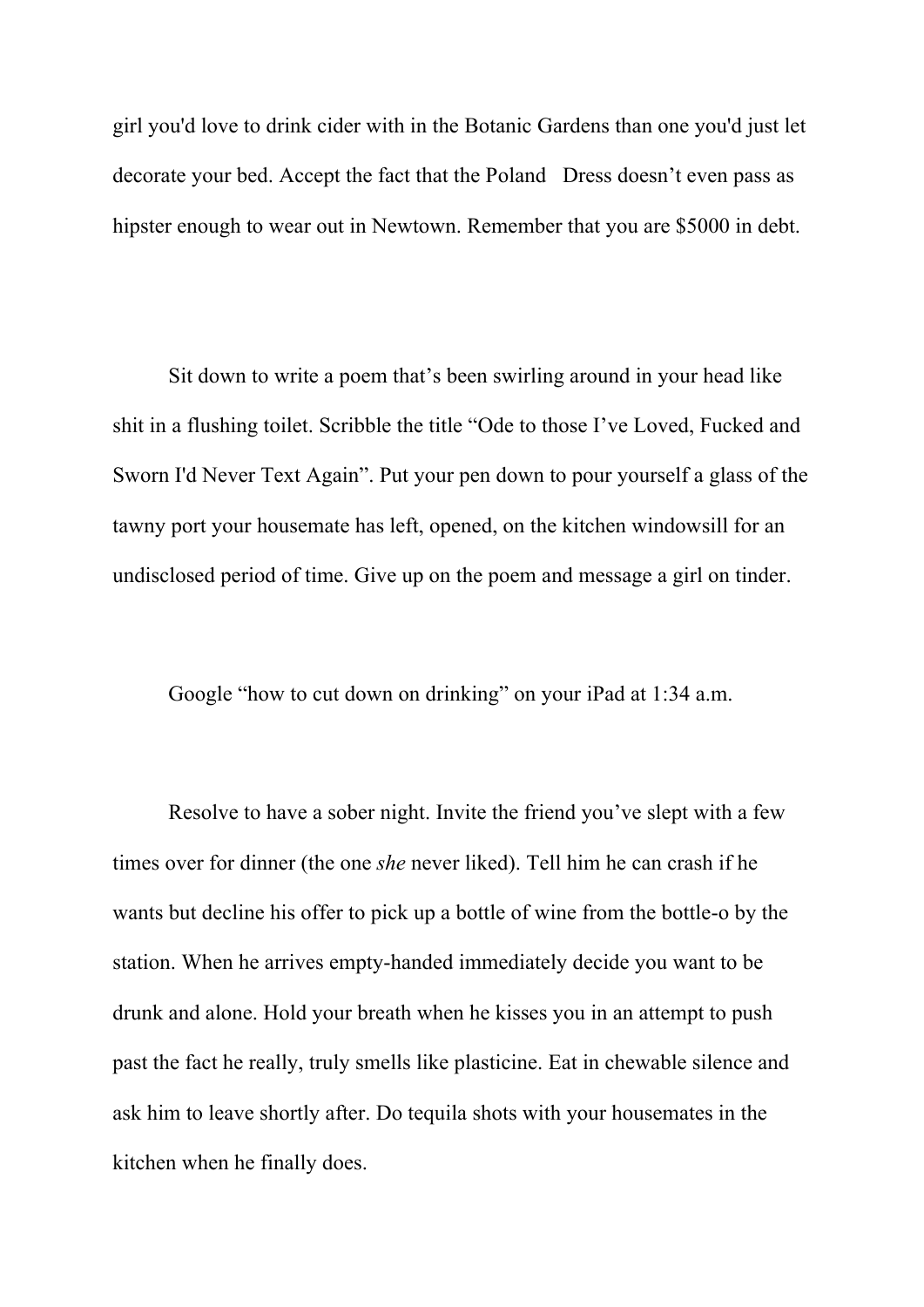Research post-graduate degrees you don't want to do, at universities you don't want to go to, to feign productivity.

Send a risky text to an ex. Scrape a bottle cap across your wrist as you wait for her to reply.

Call your mother and ask about her new job. Put the phone on loudspeaker and begin doing the dishes, interjecting at intervals well-rehearsed over two decades. Tell her you love her and that you'll visit at the end of the month. Remain undecided as to whether you will.

Accept a casual Sunday shift at the job you spent four months trying to leave. Regret this on Saturday night as you wait for an Uber home from Oxford Street.

Pay rent and have \$14 left to feed yourself for the next fortnight. Spend \$5.30 on a bottle of wine.